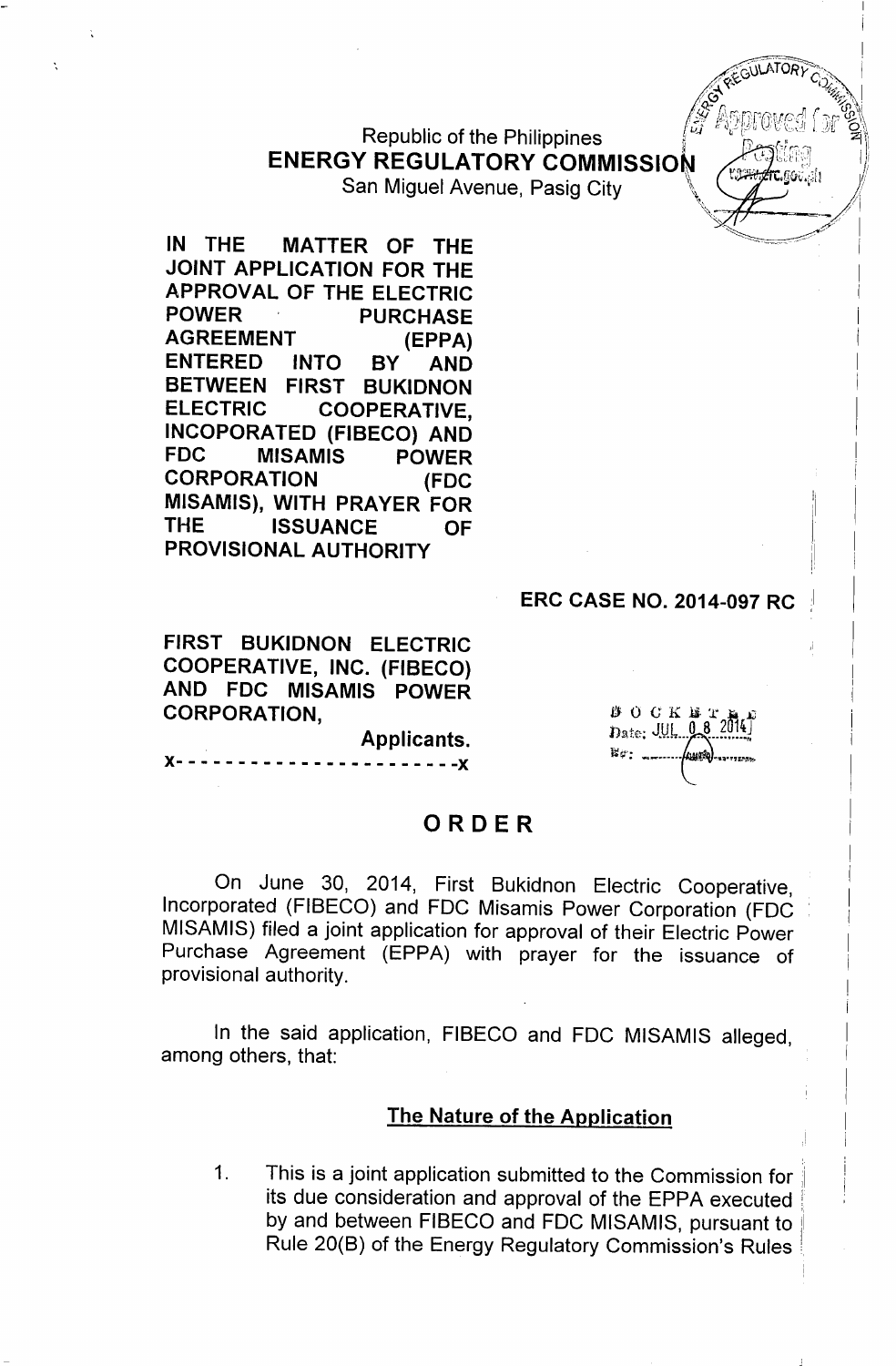of Practice and Procedure (ERC Rules)<sup>1</sup> and other pertinent rules and regulations;

# The Applicants

- 2. FIBECO was created pursuant to the provisions of the National Electrification Administration Act (R.A. 6038), as amended by Presidential Decree No. 269. Pursuant to this decree, FIBECO was incorporated and registered on May 15, 1972 with principal office at Anahawon, Maramag, Bukidnon. It serves the power requirements of the Municipalities of Kitaotao, Dangcagan, Don Carlos, Maramag, Quezon, San Fernando, Pangantucan, Kalilangan, Kibawe, Damulog and Kadingilan, and the City of Valencia, all in the Province of Bukidnon and the Municipality of Wao, in the Province of Lanao del Sur;
- 3. FDC MISAMIS is a corporation duly organized and existing under the Philippine Laws, with principal office address at the 23<sup>rd</sup> Floor, PBCom Tower, 6795 Ayala Avenue corner V.A. Rufino St., Makati City. It was formerly known and registered under the names Green Renewable Power Holdings, Incorporated and Strong Field Energy Corporation. It is wholly-owned subsidiary of FDC Utilities, Incorporated;

# Compliance with Pre-Filing Requirements

- 4. In compliance with Rule 6 of the ERC Rules and in support of the instant joint application for the approval of the EPPA, a copy of the same (including annexes) was furnished to the respective legislative bodies of the Municipality of Maramag, Bukidnon, and the Province of Bukidnon, where FIBECO principally operates;
- 5. Likewise, a copy of the instant joint application (including annexes) was furnished to the City of Makati where FDC MISAMIS principally operates;
- 6. The entire joint application, excluding the annexes, was published in a newspaper of general circulation within the

<sup>&</sup>lt;sup>1</sup> ERC Resolution No. 38, Series of 2006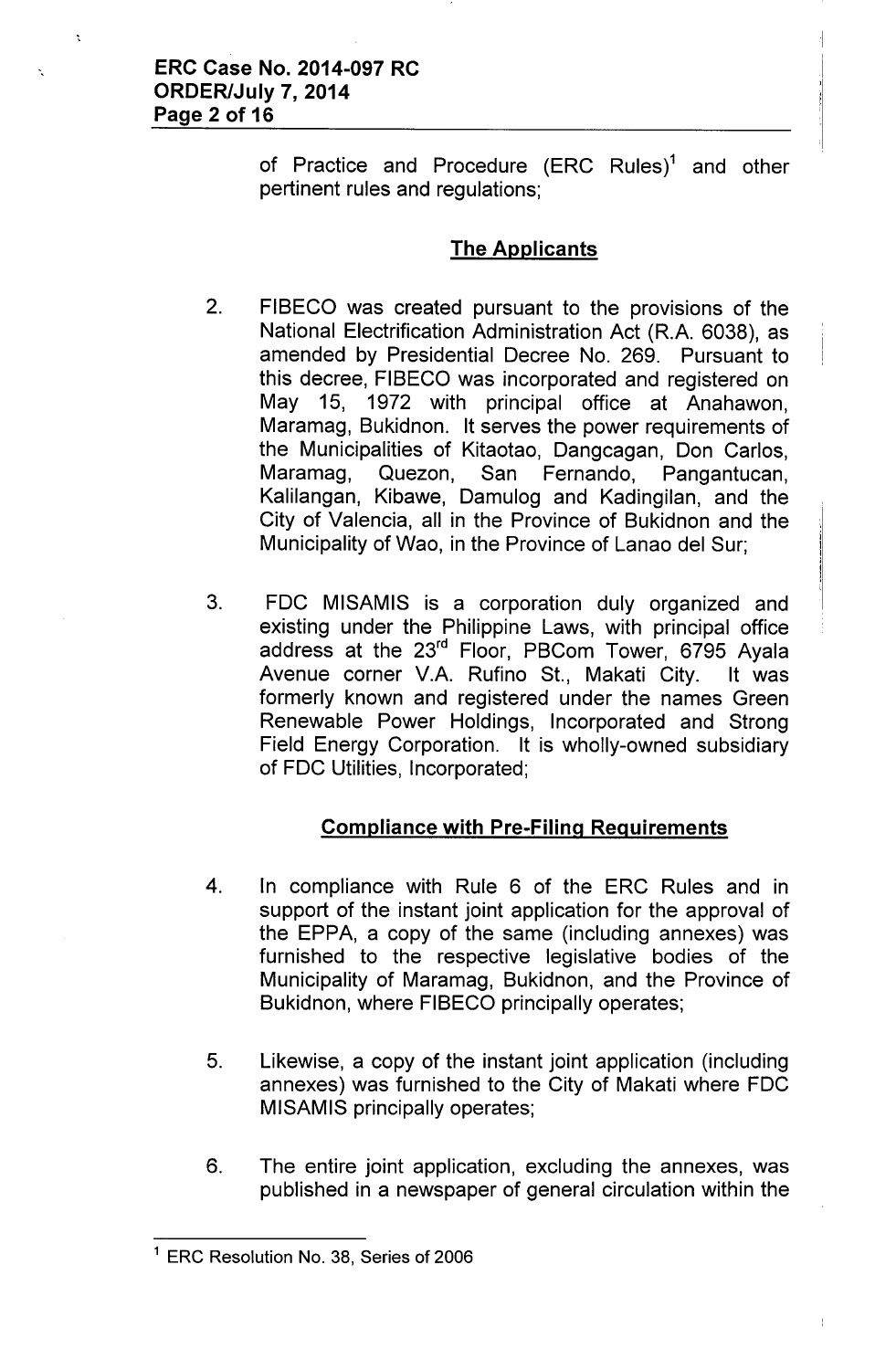franchise area or area where FIBECO and FDC MISAMIS principally operate;

## **FIBECO Power Situation**

- 7. Since 2010, the Mindanao Grid has been experiencing a significant shortfall in power supply causing widespread power interruption. The existing capacity in the Island is composed of more than fifty percent (50%) hydroelectric power plant which is dependent on the availability of water and affected by weather conditions. Based on the 2012-2030 Supply - Demand Outlook issued by the Department of Energy (DOE), a total of 1,600 MW additional capacities are needed during the planning period to meet the electricity demand and the required reserve margin of the Grid;
- 8. FIBECO is requiring annual energy of **162,581,923 kWh** and an annual demand of **31,457 kW** for 2014. The power supply of FIBECO is currently sourced from the Power Sector Assets and Liabilities Management Corporation (PSALM), King Energy Generation, Incorporated (KEGI), and Crystal Sugar Company, Incorporated (CSCI). For 2014, it has an existing power supply agreement for 116,576,667 kWh contract energy or equivalent demand of 24,959 kW with PSALM/National Power Corporation (NPC) which will expire in August 2015. With the privatization of the PSALM/NPC generation plants and coupled with the insufficiency of supply in Mindanao, it has become increasingly difficult for PSALM to sustain the demands of its Mindanao customers. As it is, PSALM can no longer supply the electric power requirements of its existing customers, including FIBECO. PSALM confirmed that it has insufficient capacity to supply the additional power requirements of Mindanao distribution utilities (DUs) beyond the contracted energy and equivalent demand in its existing Contract for the Supply of Electric Energy (CSEE) with PSALM;
- 9. Based on FIBECO's actual and forecasted load data, its contract energy and demand requirements for the years 2013 to 2028 are increasing. In order for FIBECO to meet its obligations to its member-consumers (Sec. 1,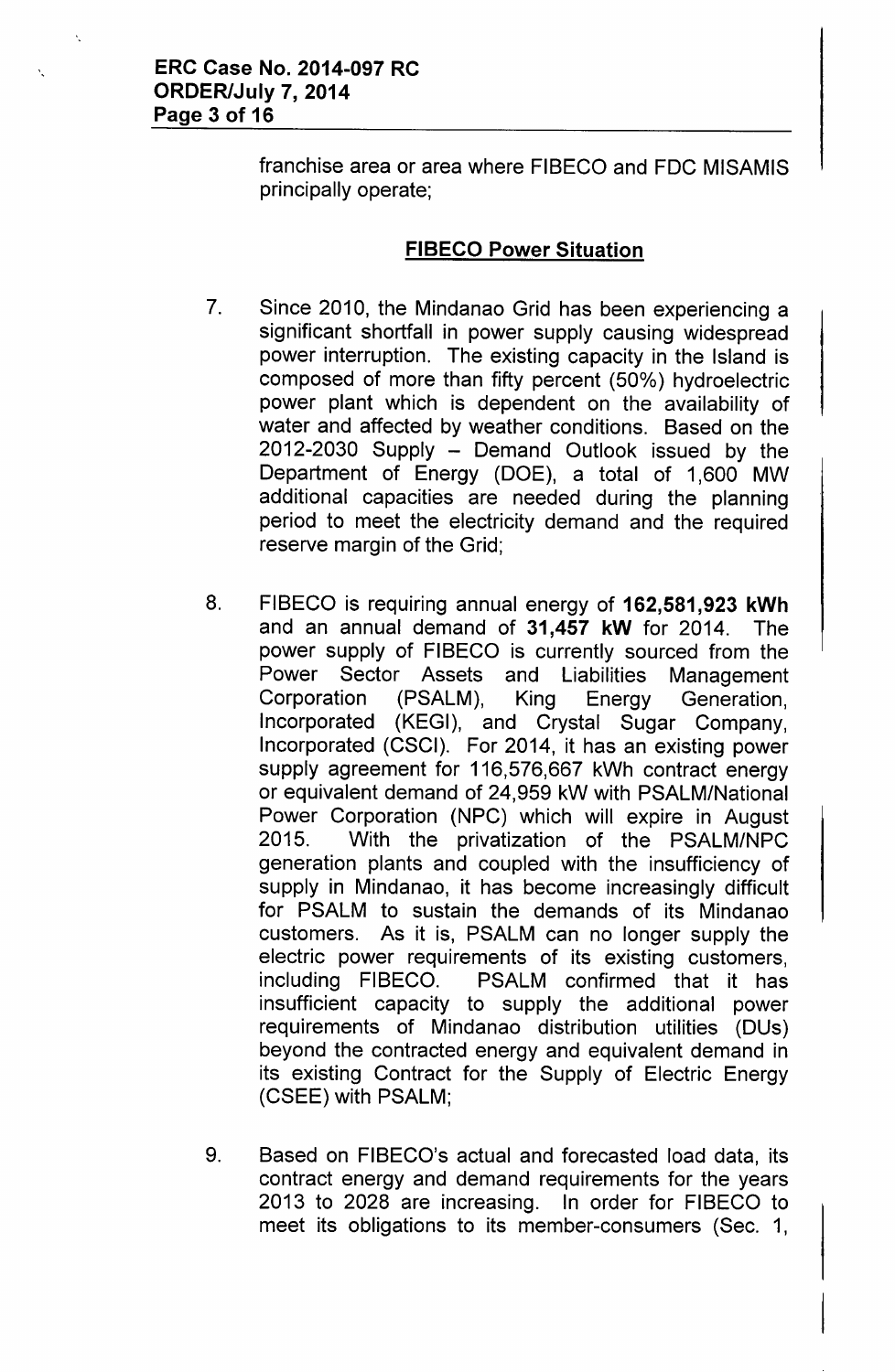DOE Department Circular No. 2003-12-011 $^2$ , and in making sure that its requirements are fully covered by supply contracts (Sec. 4.3, DOE Department Circular No.  $2010-03-0003$ <sup>3</sup>, FIBECO should secure a power supply agreement of about 35,000 kW;

- 10. Based on FIBECO's Ten (10)-Year Demand and Energy Forecast, its demand requirement is expected to grow every year, from 30 MW in 2013 to 52 MW in 2028;
- 11. Given its demand growth and in order to obtain a secure and adequate supply of electricity for its memberconsumers during this time, FIBECO sought out other generation companies and sources of electricity in the Mindanao Grid and solicited offers and/or expressions of interest from these power suppliers to supply its growing power requirements;
- 12. Among the offers that FIBECO considered was one from the FDC MISAMIS which made an offer to it to supply its power requirements. FDC MISAMIS is committed to construct 405 MW Coal-Fired Power Plant in the PHIVIDEC Industrial Estate in Misamis Oriental. The power plant is scheduled to be commissioned in 2016.
- 13. FIBECO thoroughly evaluated all the offers/expressions of interest submitted to it and determined that the offer of FDC MISAMIS to be the one most advantageous to its member-consumers;
- 14. FIBECO has forecasted and simulated the effect of the inclusion of the power supplied by FDC MISAMIS on its generation costs upon the commercial operation of the power plant of FDC MISAMIS, taking into consideration the reduced supply from PSALM and the expected commercial operation of FDC MISAMIS, to wit:

All distribution utilities must henceforth take cognizance and assume full responsibility to forecast, assure and contract for the supply of electric power in their respective areas to meet their obligations as distribution utility (Sec. 1, DOE Department Circular No. 2003-12-011)

 $3$  Ensure that the power requirements within their franchise areas are adequately covered by supply contracts or spot purchases from the WESM at all times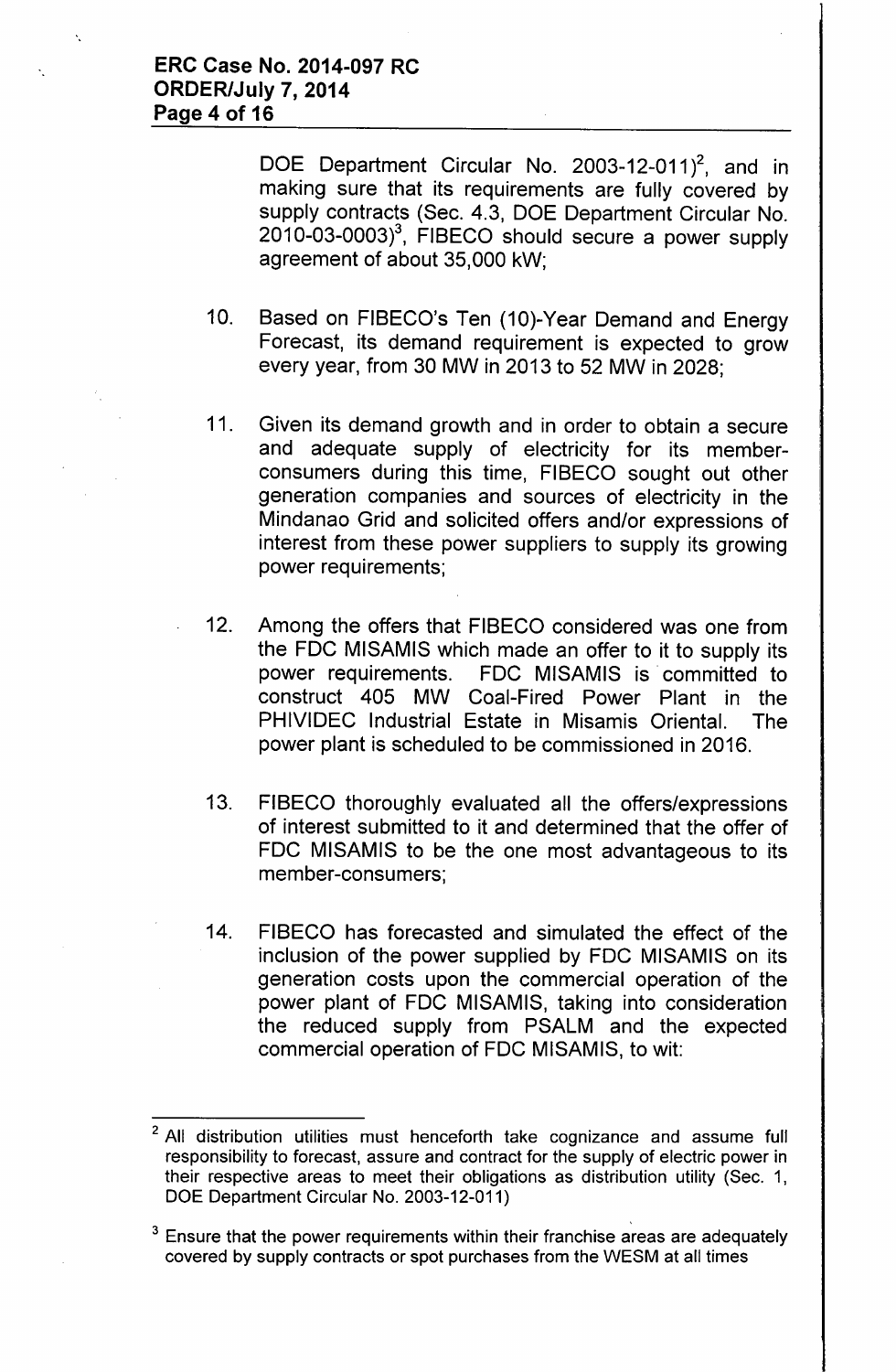## ERC Case No. 2014-097 RC ORDER/July 7, 2014 Page 5 of 16

|      | <b>Without FDC</b><br><b>MISAMIS</b> | <b>With FDC</b><br><b>MISAMIS</b> | <b>Difference</b> |
|------|--------------------------------------|-----------------------------------|-------------------|
| Year | PhP/kWh                              | PhP/kWh                           | PhP/kWh           |
| 2014 | 4.7757                               |                                   |                   |
| 2017 | 12.7115                              | 6.0323                            | (6.6792)          |
| 2018 | 13.0433                              | 6.0367                            | 7.0066)           |
| 2019 | 13.3513                              | 6.0447                            | 7.3066)           |
| 2020 | 13.6375                              | 6.0504                            | 7.5871            |

## The EPPA

15. After extensive negotiations with FOC MISAMIS, FIBECO signed on February 4, 2013, an EPPA with FDC MISAMIS for a contracted demand of 15 MW for twentyfive (25) years. On June 21, 2013, FIBECO signed an Amendment Agreement with FOC MISAMIS, amending, among others, the contracted demand in the February 4, 2013 EPPA, from a contracted demand of 15 MW to 23 MW. On August 23, 2013, FIBECO signed an Amendment Agreement with FOC MISAMIS, amending, among others, the contracted demand in the June 21, 2013 EPPA, from a contracted demand of 23 MW to 30 MW. On January 29, 2014, FIBECO signed an Amendment Agreement with FOC MISAMIS, amending, among others, the contracted demand in the June 21, 2013 EPPA, from a contracted demand of 30 MW to 35 MW effective last quarter of 2017;

## *Executive Summary*

16. The EPPA governs the relationship between Supplier and Customer for the sale of electric power. The electric power supply will be drawn from the  $3 \times 135$  MW CFB Coal-fired power plant to be constructed, owned, and operated by FOC MISAMIS. During plant outage, replacement power will be sourced from other facilities of the FOC MISAMIS, or of any third party, including the Wholesale Electricity Spot Market (WESM) or its equivalent. The commencement of the obligation of FOC MISAMIS to deliver of electric power to its customers is subject to the satisfaction of conditions precedent, including the declaration of the commercial operation of the power plant. Generation Charges for pre-commercial operation and during commercial operation are computed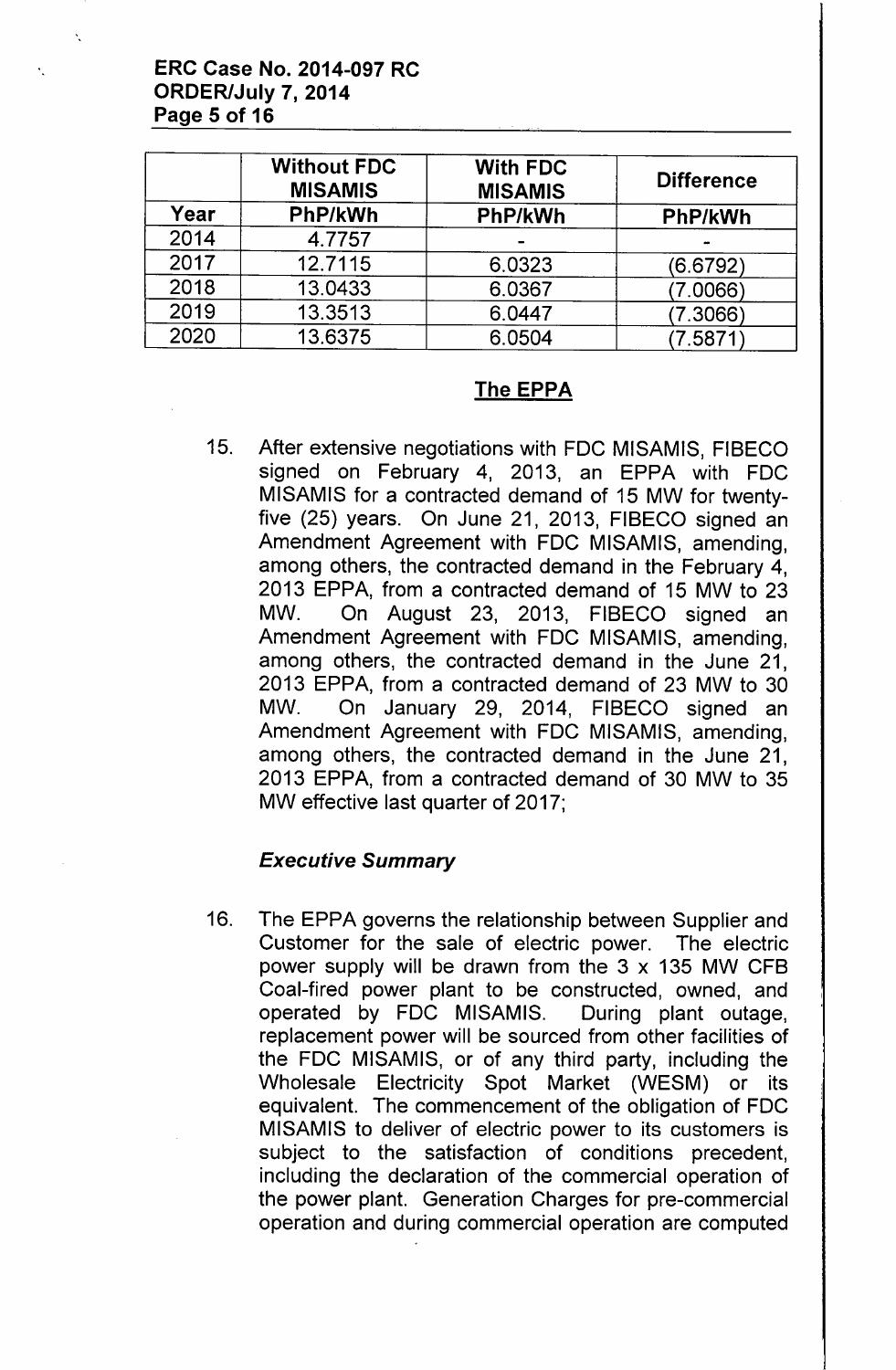'.

separately. The EPPA is subject to customer's security deposit, assignment, termination, and buy-out;

#### *Salient Features*

- 17. The EPPA, as amended, between FIBECO and FDC MISAMIS contains the following salient terms and conditions:
	- 17.1 Commercial Operation Date. The target Commercial Operation Date is thirty-six (36) calendar months after all the requirements (Conditions Precedent to Commercial Operation Date) has been met;
	- 17.2 Term. The Term of the EPPA shall be twenty-five (25) years from the Commercial Operation Date, unless extended: a) by the grant of grace period; b) due to Force Majeure; or c) by mutual written agreement by the Parties;
	- 17.3 Service Specification. They agreed to the following service specifications:

| <b>Particulars</b>                        | <b>From</b><br><b>Commercial</b><br><b>Operation Date</b> | Increase from<br>Sept. 26, 2017 | <b>Total Beginning</b><br>Sept. 26, 2017 |
|-------------------------------------------|-----------------------------------------------------------|---------------------------------|------------------------------------------|
| Contracted<br>Demand (kW)                 | 30,000                                                    | 5,000                           | 35,000                                   |
| Contracted<br>Energy (kWh)                | 262,800,000                                               | 43,800,000                      | 306,600,000                              |
| Customer<br>Load<br>Factor                |                                                           | 100 %                           |                                          |
| Customer's<br><b>Minimum Demand</b>       | At least 40% of customer's Contracted Demand              |                                 |                                          |
| <b>Delivery Point</b>                     | <b>Plant Gate FDC MISAMIS's Power Plant</b>               |                                 |                                          |
| Voltage<br>the<br>at<br><b>Plant Gate</b> | 138 <sub>k</sub> V                                        |                                 |                                          |

17.4 Increase in Contracted Energy, Monthly Nominated Energy or Contracted Demand. Customer may request an increase to the Contracted Energy, monthly nominated energy or Contracted Demand of a particular Billing Period by delivery of written notice at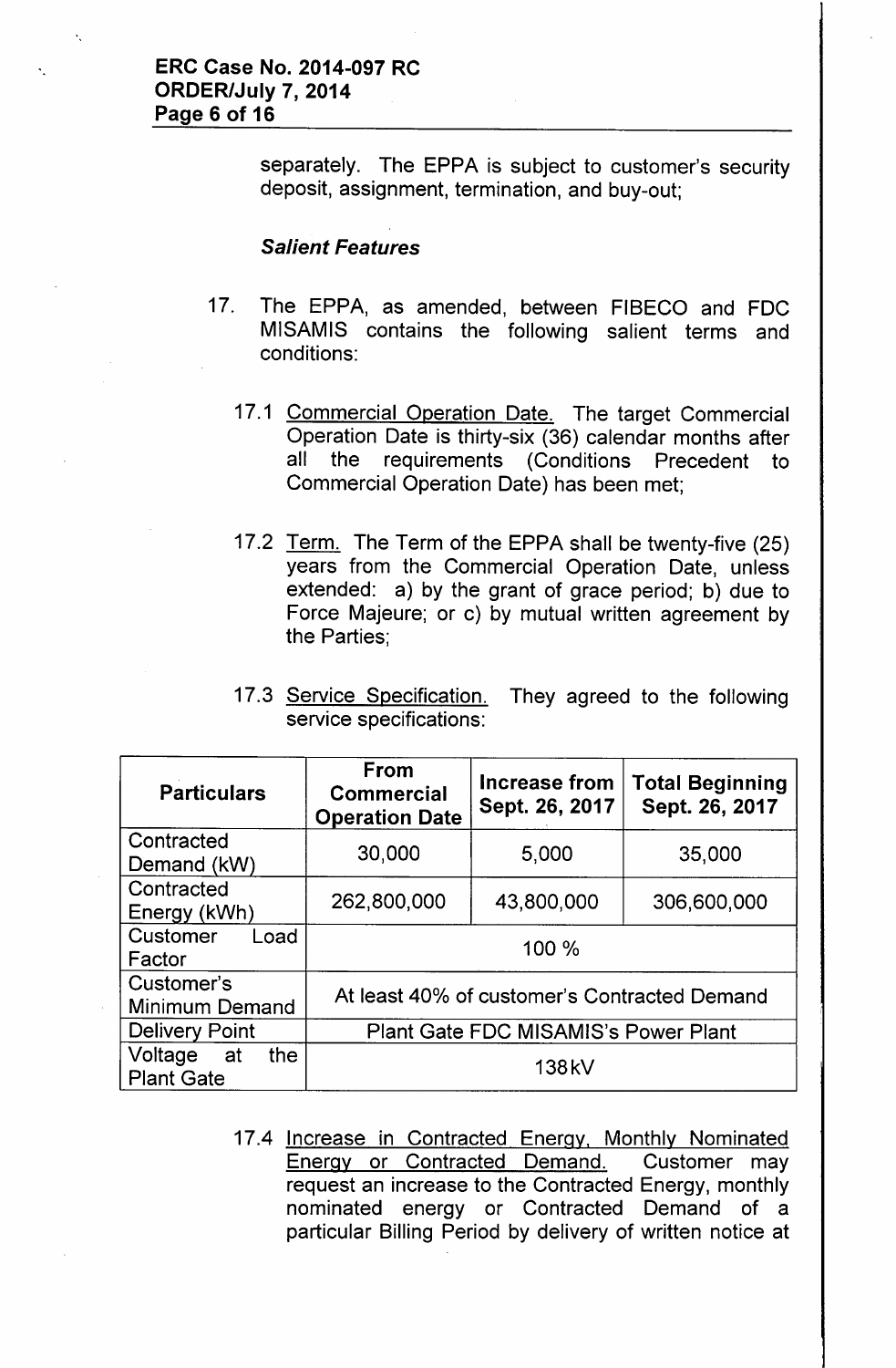least sixty (60) days before the date on which such adjustment is proposed to take effect, setting out the reasons therefor;

- 17.5 Premium Charge for Excess Consumption. For consumption higher than the Contracted Energy and/or monthly nominated energy, Customer shall pay the Generation Charge applicable plus a Premium Charge of ten percent (10%);
- 17.6 Replacement Power In Excess of Outage Allowance. The Supplier shall exert best efforts to procure Replacement Power beyond the Outage Allowance. Notwithstanding any provision in this Agreement to the contrary, the Supplier has the right to source Replacement Power for the Customer from other current or future facilities of the Supplier or of any third party, including the WESM or its equivalent, at the sole election of the Supplier.
- 17.7 Generation Charge. FIBECO shall pay the generation charge consisting of variable and fixed charges, subject to adjustments. The generation charges for pre-commercial operation and during commercial operation are computed based on the Base Energy Rate (BER) computation as follows:

$$
BER = (FC_{base} + VC_{base})/Energy
$$

 $FC_{\text{base}} = (CRF^{\text{kW}}_{\text{base}} + PHP\ O\&M^{\text{kW}}_{\text{base}} + US\ O\&M^{\text{kW}}_{\text{base}}) * CD$ 

Where:

| $\mathsf{CRF}^{\mathsf{kW}}_{\mathsf{base}}$                       |              | PhP1,924.48/kW |
|--------------------------------------------------------------------|--------------|----------------|
| $\mathsf{PHP}{}$ O&M $^{\mathsf{kW}}_{\mathsf{base}}$              | $=$ $\qquad$ | PhP474.75/kW   |
| $\mathsf{US}~\mathsf{O}\mathbf{\&M}^{\mathsf{kW}}_{\mathsf{base}}$ | $=$ $-$      | PhP30.64/kW    |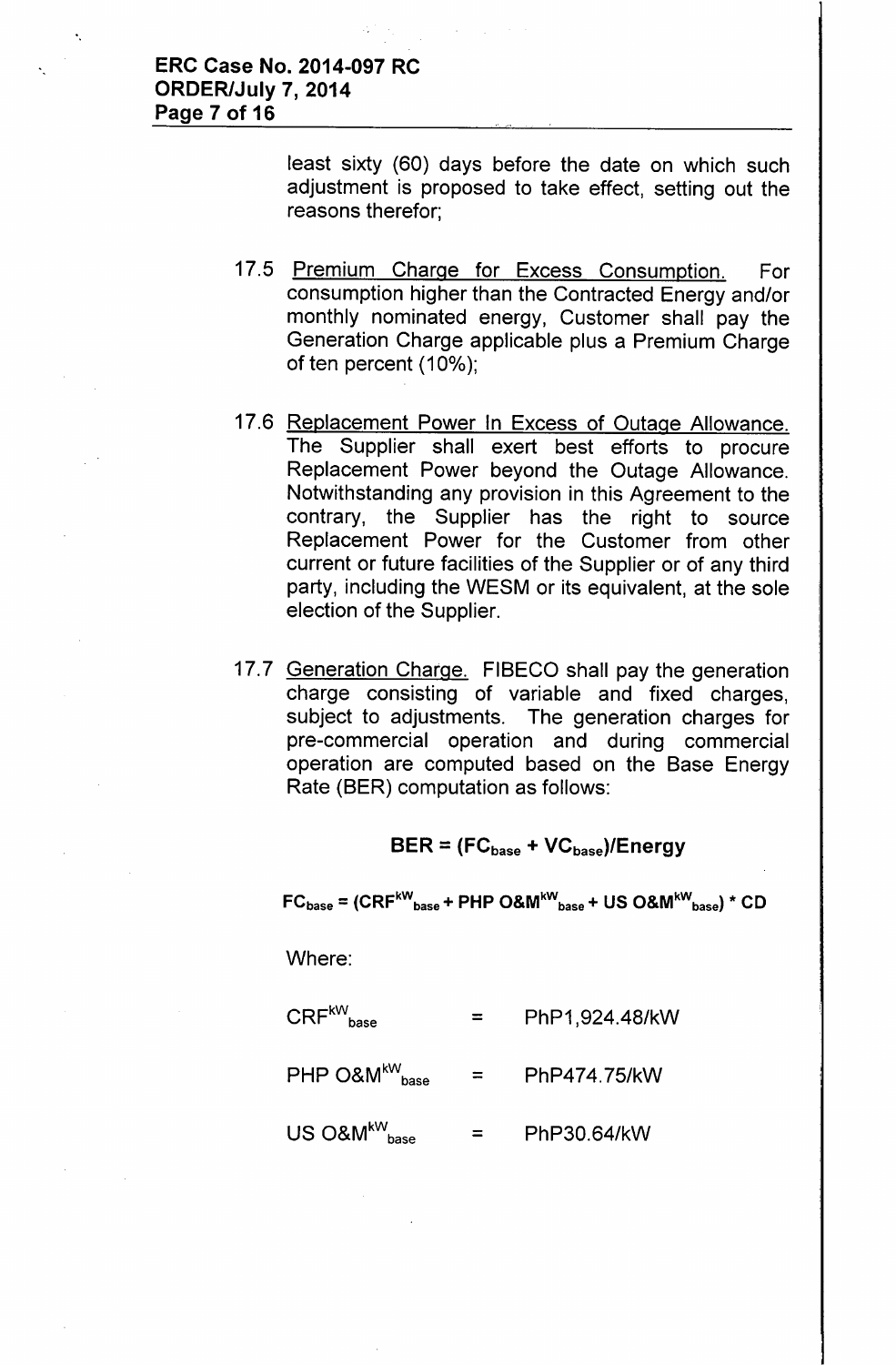'.

VC <sub>base</sub> = [DCP <sub>base</sub>] \* [Forex <sub>base</sub>] \* [MCR] \* [Energy] */* Conversion Factor

Where:

| DCP <sub>base</sub>      |   | <b>US\$72/MT</b> |
|--------------------------|---|------------------|
| Forexbase                |   | PhP41.12/US\$    |
| <b>MCR</b>               |   | 0.70kg/kWh       |
| Energy                   | ᆖ | 14,600,000 kWh   |
| <b>Conversion Factor</b> |   | 1,000 kg/MT      |

- 17.8 Customer Failure to Off-take Power. If the Customer off-takes power less than the Contracted Energy and/or Contracted Demand, the Customer shall still pay the full Generation Charge for the Contracted Energy and/or Contracted Demand, and all applicable fees, charges and costs;
- 17.9 Transmission Fees, Ancillary Services Charges, Line Rental Charges, and WESM Costs. The Customer shall pay for Transmission Fees, Ancillary Services Charges, Line Rental Charges, and WESM Costs. All other transmission charges and market-related fees/charges that are not part of the generation charge shall be for the account of Customer;
- 17.10 Security Deposit. The Security Deposit shall be in an amount equivalent to one hundred percent (100%) of the projected highest monthly Power Bill for the first Contract Year of the Agreement;
- 17.11 Assignment. In all cases of valid assignment, the assignee shall assume all the rights and obligations of the assignor under this Agreement; and
- 17.12Adjustments Due to Force Majeure. The Supplier shall have seventy-two (72) hours to restore interrupted supply counted from the time a Force Majeure Event prevented it from supplying electric power to the Customer. The Customer shall not be entitled to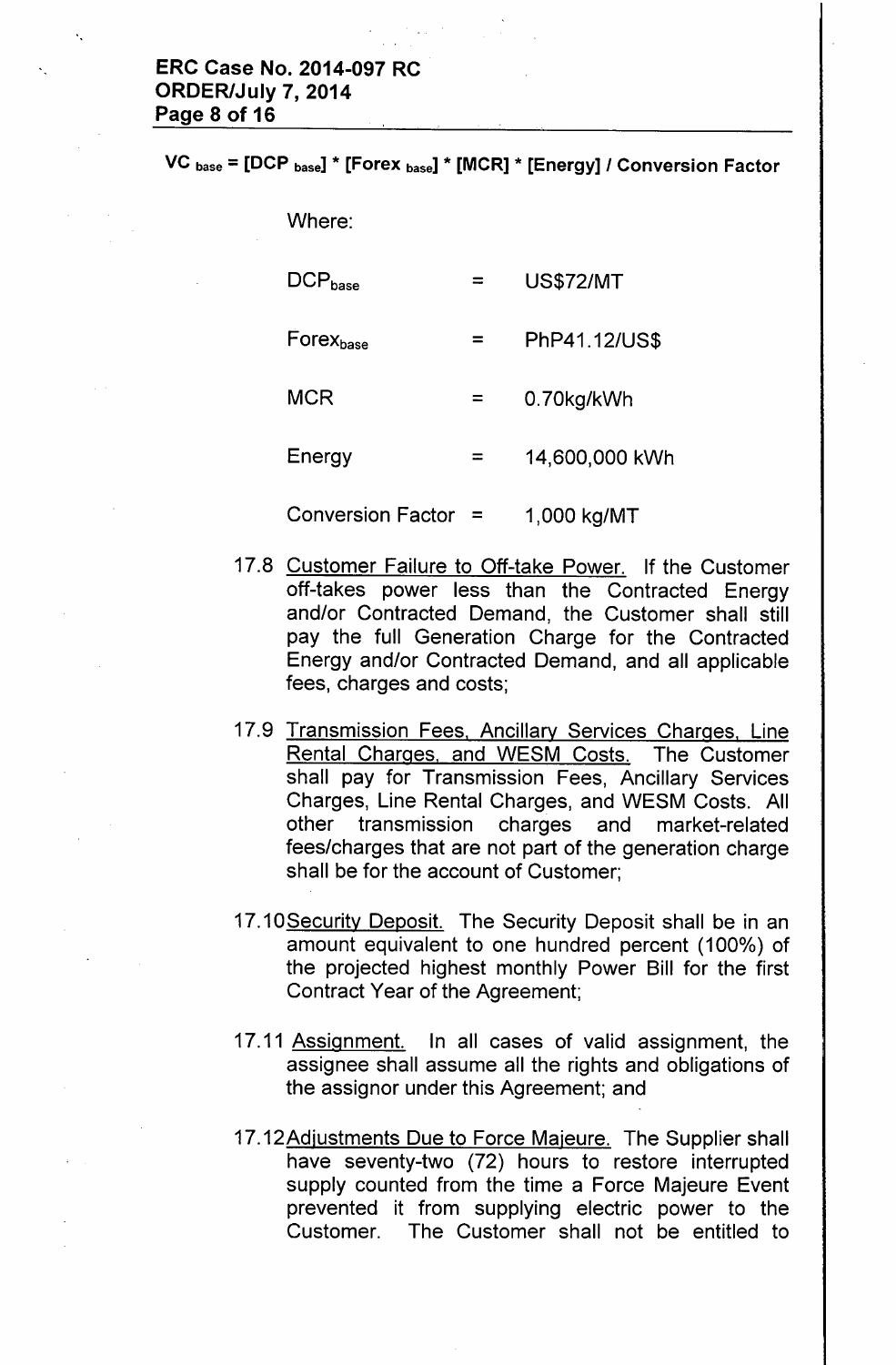k.

interruption adjustment during such period. On the other hand, the Customer shall have seventy-two (72) hours to resume taking electric power counted from the time a Force Majeure Event prevented it from fully taking its Contracted Energy;

# **Other Related Documents**

18. In further support of the instant application, they submit to the Commission, the following documents:

| <b>Annex</b>   | <b>Nature of Documents</b>                                     |
|----------------|----------------------------------------------------------------|
| $\mathsf{A}$   | EPPA between FIBECO and FDC MISAMIS                            |
| $A-1$          | EPPA Amendment No. 1, dated June 21, 2013                      |
| $A-2$          | EPPA Amendment No. 2, dated August 23, 2013                    |
| $A-3$          | EPPA Amendment No. 3, dated December 11, 2013                  |
| B              | <b>FIBECO's Certificate of Franchise</b>                       |
| $\overline{C}$ | <b>FIBECO's Certificate of Registration</b>                    |
| D              | <b>FIBECO's Articles of Incorporation</b>                      |
| E              | FDC MISAMIS's Certificate of Registration                      |
| $E-1$          | Green Renewable Power Holdings, Incorporated's Certificate     |
|                | of Incorporation                                               |
| $E-2$          | Strong Field Energy Corporation's Certificate of Filing of     |
|                | Amended Articles of Incorporation                              |
| F              | FDC MISAMIS's General Information Sheet (GIS)                  |
| G              | FDC MISAMIS's latest Audited Financial Statements (AFS)        |
| H              | Certification from the Municipality of Maramag, Bukidnon for   |
|                | the receipt of Joint Application (including Annexes)           |
| $H-1$          | Certification from the Province of Bukidnon for the receipt of |
|                | Joint Application (including Annexes)                          |
| $\mathbf{I}$   | Certification from the City of Makati for the receipt of Joint |
|                | <b>Application (including Annexes)</b>                         |
| $\mathsf J$    | Copy of the Affidavit of Publication                           |
| $J-1$          | Copies of Newspaper Publication of General circulation         |
|                | within the franchise area or area where FIBECO and FDC         |
|                | <b>MISAMIS</b> principally operate                             |
| K.             | PSALM's certification of insufficient capacity to supply       |
|                | Mindanao DUs                                                   |
| L              | FIBECO's Actual and Forecasted Load Data from 2013-2028        |
| M              | FIBECO's Comparison of Various Offers from Generation          |
|                | Companies (in a sealed envelope)                               |
| N              | Rate Impact Analysis                                           |
| $\overline{O}$ | FIBECO's Board Resolution No. 117, Series of 2012              |
| $O-1$          | FIBECO's Board Resolution No. 062, Series of 2013              |
| $O-2$          | FIBECO's Board Resolution No. 108, Series of 2013              |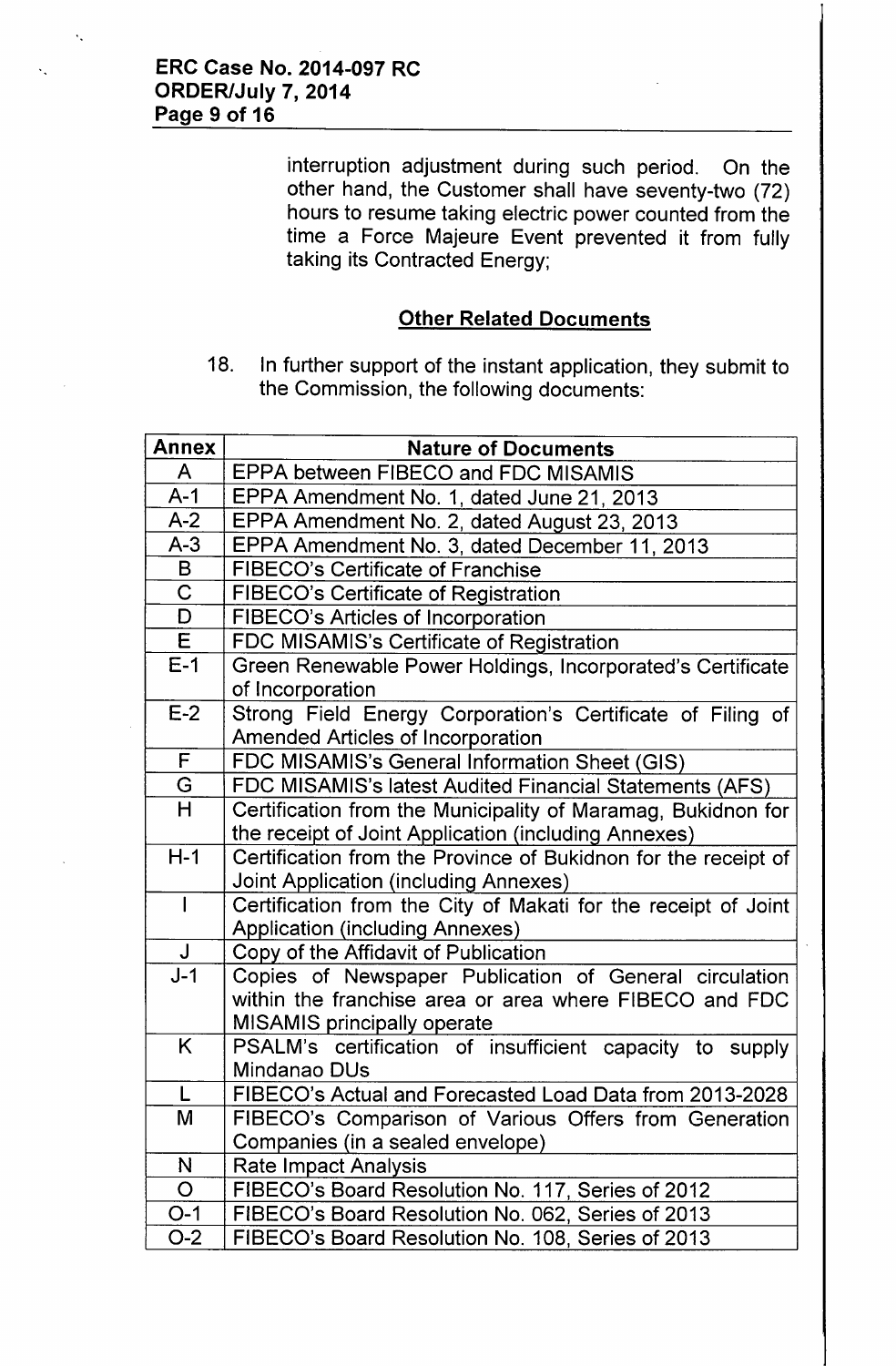## **ERC Case No. 2014-097 RC ORDER/July 7, 2014 Page 10 of 16**

| O-3 | FIBECO's Board Resolution No. 187-B, Series of 2013                                                                                                              |
|-----|------------------------------------------------------------------------------------------------------------------------------------------------------------------|
| P   | <b>Sources of Funds/Financial Plans:</b><br><b>-</b> Debt/Equity Ratio<br>• Project Cost<br>" Computation of Return on Investment/WACC (in a<br>sealed envelope) |
| Q   | Board of Investments (BOI) Certificate of Registration                                                                                                           |
| R   | FDC MISAMIS's Environmental Compliance Certificate<br>(ECC)                                                                                                      |
| S.  | FDC MISAMIS's Fuel Procurement Process (in a sealed<br>envelope)                                                                                                 |
| T.  | Land Bank of the Philippines's Certification - Indicative Key<br>Terms and Conditions (in a sealed envelope)                                                     |
|     | Judicial Affidavit of Mr. Roderick Z. Fernandez                                                                                                                  |

19. Pursuant to ERC Resolution NO.9, Series of 2010, FDC MISAMIS shall file the necessary application for a COC no later than (3) months prior to the commercial operations date of the 3 x 135 MW CFB coal-fired power plant;

# **Allegations in Support of the Motion for Confidential Treatment of Information**

20. The Commission may, upon request of a party and determining that the disclosure of information requested to be treated as confidential information is justified, treat certain information submitted to it as confidential.<sup>4</sup> FIBECO and FDC MISAMIS are bound by confidentiality agreement prohibiting the disclosure of any business, technical, marketing, operational, organizational, financial or other information and trade secrets and other confidential documents, papers and information.<sup>5</sup> Accordingly, they request before the Commission that **Annexes** "M", "P", "S", and "T" not be disclosed and be treated as confidential in accordance with Rule 4 of the ERC Rules. These annexes contain confidential information critical to the business operation of FDC MISAMIS, including trade secrets and business calculations, assumptions, and projections;

<sup>4</sup> Rule 4 - Confidential Information, ERC Rules

<sup>5</sup> Article 14 of the EPPA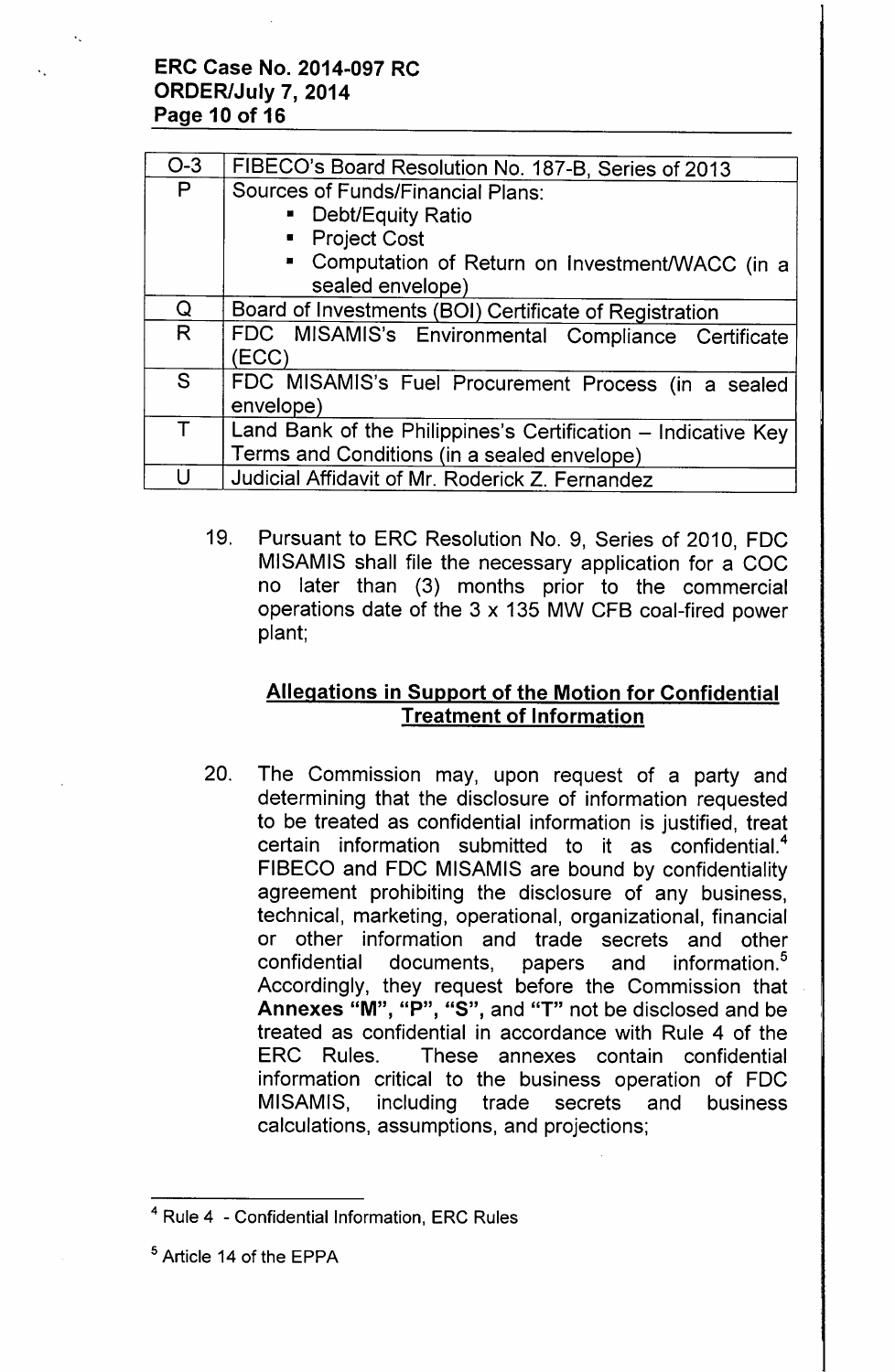#### ERC Case No. 2014-097 RC ORDER/July 7, 2014 Page 11 of 16

# Allegations in Support for the Issuance of Provisional Authority

- 21. The financing of the construction of the 3 x 135 MW CFB Coal-fired power plant requires, among others, the Commission's approved rate. The construction is, likewise, bound by contractual milestones, including the approval of the EPPA. A provisional approval of the EPPA with indicative rate, from the Commission will sufficiently merit evaluation from financial institutions, and potential investors. The positive evaluation of the power plant financials redounds to the timely declaration of commercial operation of the 3 x 135 MW CFB coal-fired power plant for a reliable supply of electric power in time to address supply deficiency in Mindanao. The judicial affidavit Mr. Roderick Z. Fernandez, FDC MISAMIS's Senior Manager for Business Development, is attached to the application to testify on the allegations made therein in connection with the prayer for issuance of provisional authority;
- 22. In order to allow FDC MISAMIS to be able to deliver and FIBECO to be able to receive power from the power plant as soon as it is commissioned, a provisional authority needs to be granted for the EPPA. The issuance of the provisional authority will allow FIBECO to charge and collect the respective fees enumerated in the EPPA as well as authorize it to pass on the full amount to its member- consumers;
- 23. Pursuant to the ERC rules of practice and procedures, the Commission may exercise its discretion by granting provisional authority or interim relief prior to a final Decision;
- 24. It is understood that the interim relief sought by them that may be granted by the Commission, shall be subject to adjustments and other conditions that the Commission may impose after hearing and final determination; and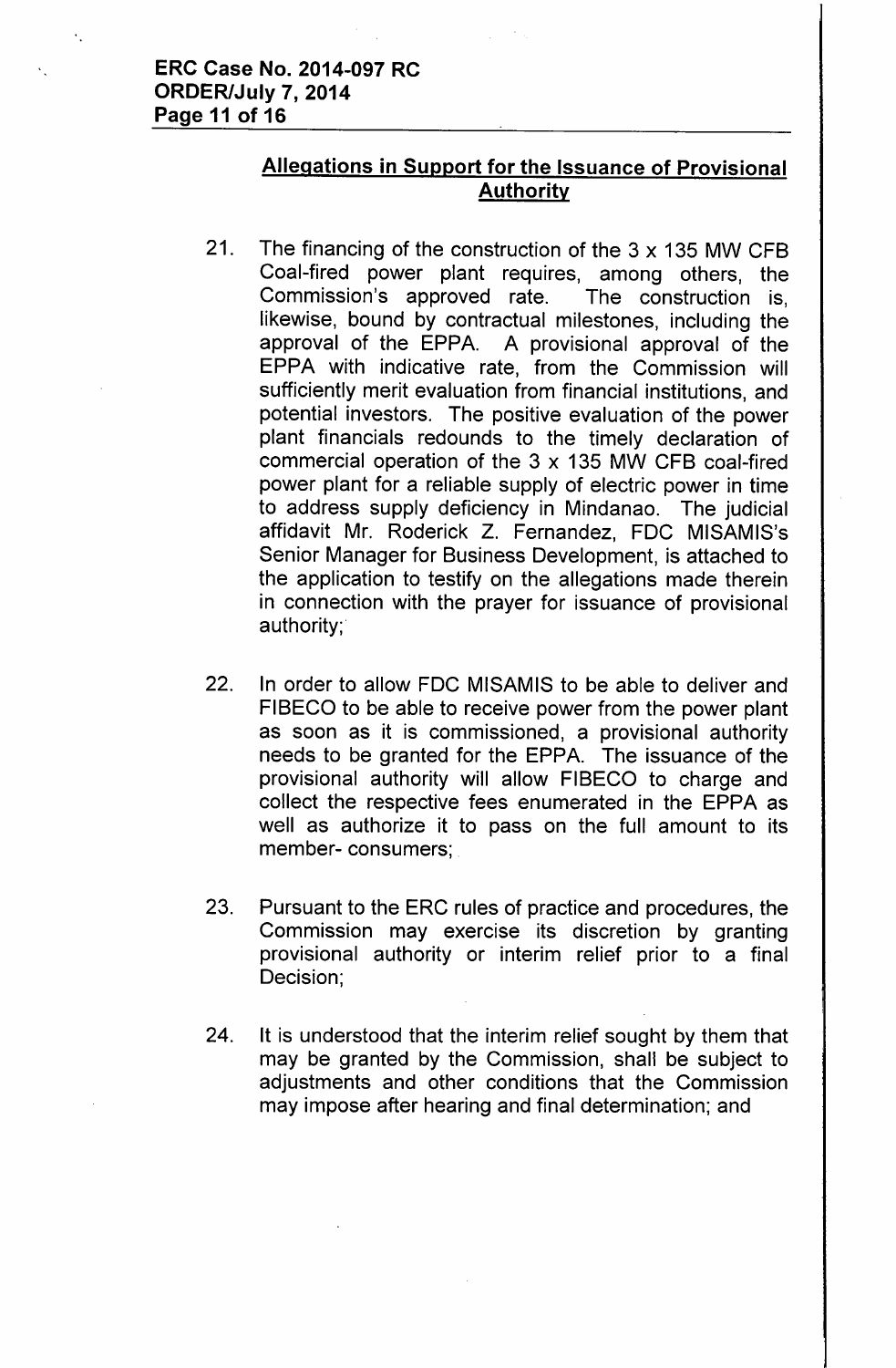#### **Prayer**

- 25. Thus, they pray that the Commission:
	- 25.1 Approve their duly negotiated EPPA;
	- 25.2 Issue an Order: a) treating Annexes and the information contained therein as confidential; b) directing their non-disclosure pursuant to Rule 4 of the ERC Rules; and c) prescribing the guidelines for the protection thereof;
	- 25.3 Issue an Order provisionally approving their EPPA and authorizing FIBECO to pass on the full amount of the fees and charges under the said EPPA to its member-consumers; and
	- 25.4 After trial on the merits, issue a permanent approval of their EPPA, as amended, which would authorize FIBECO to charge and collect the fees under the said EPPA as well as authorize FIBECO to pass on the full amount to its member-consumers.

Finding the said application to be sufficient in form and substance with the required fees having been paid, the same is hereby set for jurisdictional hearing, expository presentation, pre-trial conference and evidentiary hearing on August 8, 2014 (Friday) at nine o'clock in the morning (9:00 A.M.) at FIBECO's Main Office, Anahawon, Maramag, Bukidnon.

FIBECO and FOC MISAMIS are hereby directed to cause the publication of the attached Notice of Public Hearing, at their own expense, twice (2x) for two (2) successive weeks in two (2) newspapers of general circulation in the Philippines, with the date of the last publication to be made not later than ten (10) days before the date of the scheduled initial hearing. They are also directed to inform the customers within FIBECO's franchise area, by any other means available and appropriate, of the filing of the instant application, their reasons therefor, and of the scheduled hearing thereon.

Let copies of the application, this Order, and the attached Notice of Public Hearing be furnished the Office of the Solicitor General (OSG), the Commission on Audit (COA) and the Committees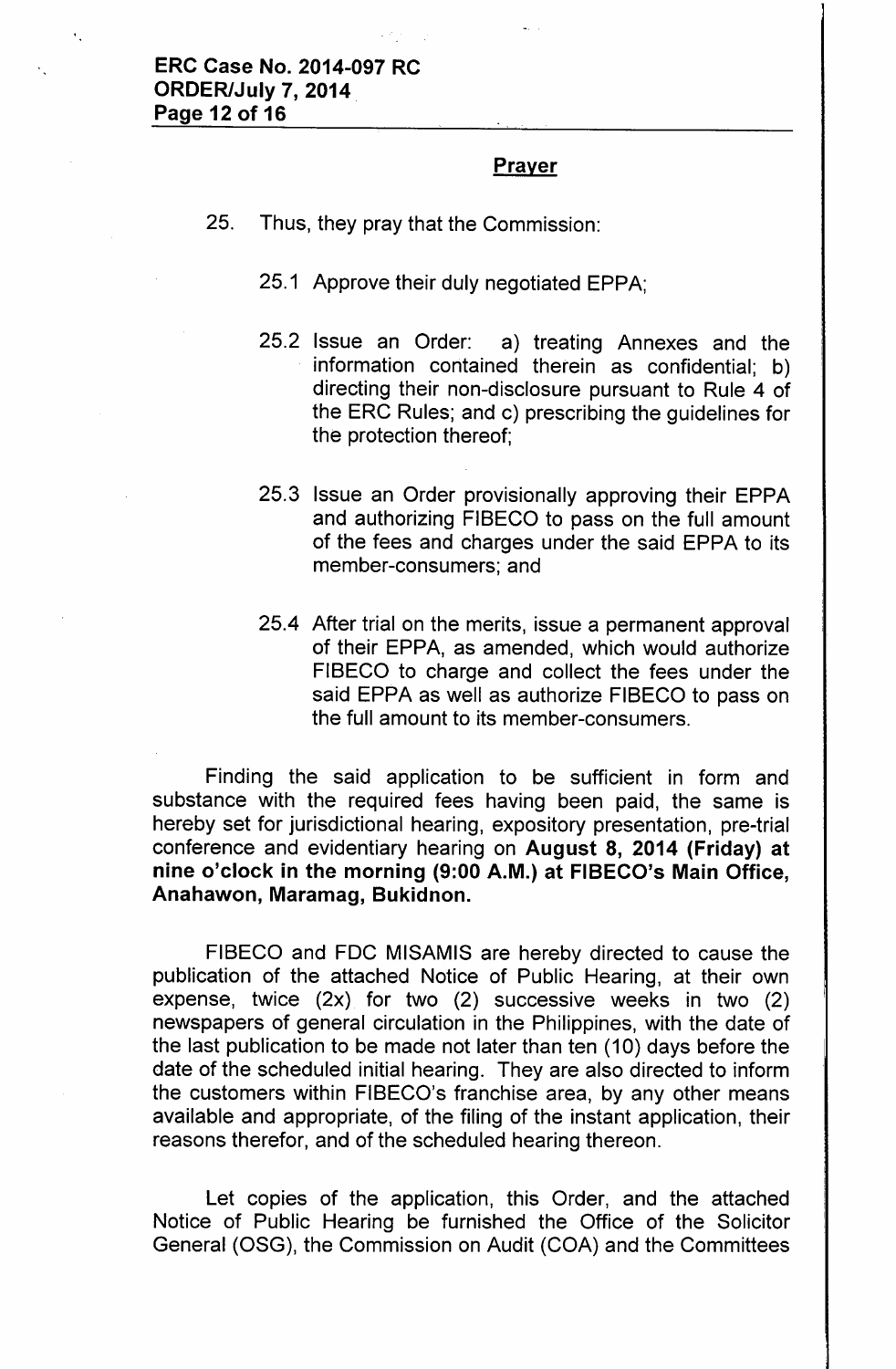## **ERC Case No. 2014-097 RC ORDER/July 7, 2014 Page 13 of 16**

on Energy of both Houses of Congress. They are hereby requested, if they so desire, to send their duly authorized representatives at the scheduled hearing.

Likewise, let copies of this Order and the attached Notice of Public Hearing be furnished the Offices of the Mayors of the City and Municipalities within FIBECO's franchise area and the Provincial Governors of Bukidnon and Lanao del Sur for the appropriate posting thereof on their respective bulletin boards.

FIBECO and FOC MISAMIS are hereby directed to furnish all those making requests therefor with copies of the application and its attachments, subject to reimbursement of reasonable photocopying costs.

On the date of the initial hearing, FIBECO and FOC MISAMIS must submit to the Commission their written Compliance with the jurisdictional requirements attaching therewith, methodically arranged and duly marked, the evidences of the actual posting and publication of the Notice of Public Hearing consisting of certifications issued to that effect, signed by the afore-mentioned Mayors and Governors or their duly authorized representatives, bearing the seals of their offices, and the affidavits of the Editors or Business Managers of the newspapers where said Notice of Public Hearing were published together with the complete issues of the said newspapers, and such other proofs of compliance with the requirements of the Commission.

FIBECO and FOC MISAMIS and all interested parties are directed to submit, at least five (5) days before the date of initial hearing and pre-trial conference, their respective Pre-Trial Briefs containing, among others:

- (a) A summary of admitted facts and proposed stipulation of facts;
- (b) The issues to be tried or resolved;
- (c) The documents or exhibits to be presented, stating the purposes thereof and proposed markings therefore; and
- (d) The number and names of the witnesses, with their written testimonies in an individual affidavit form, to be attached to the Pre-Trial Brief.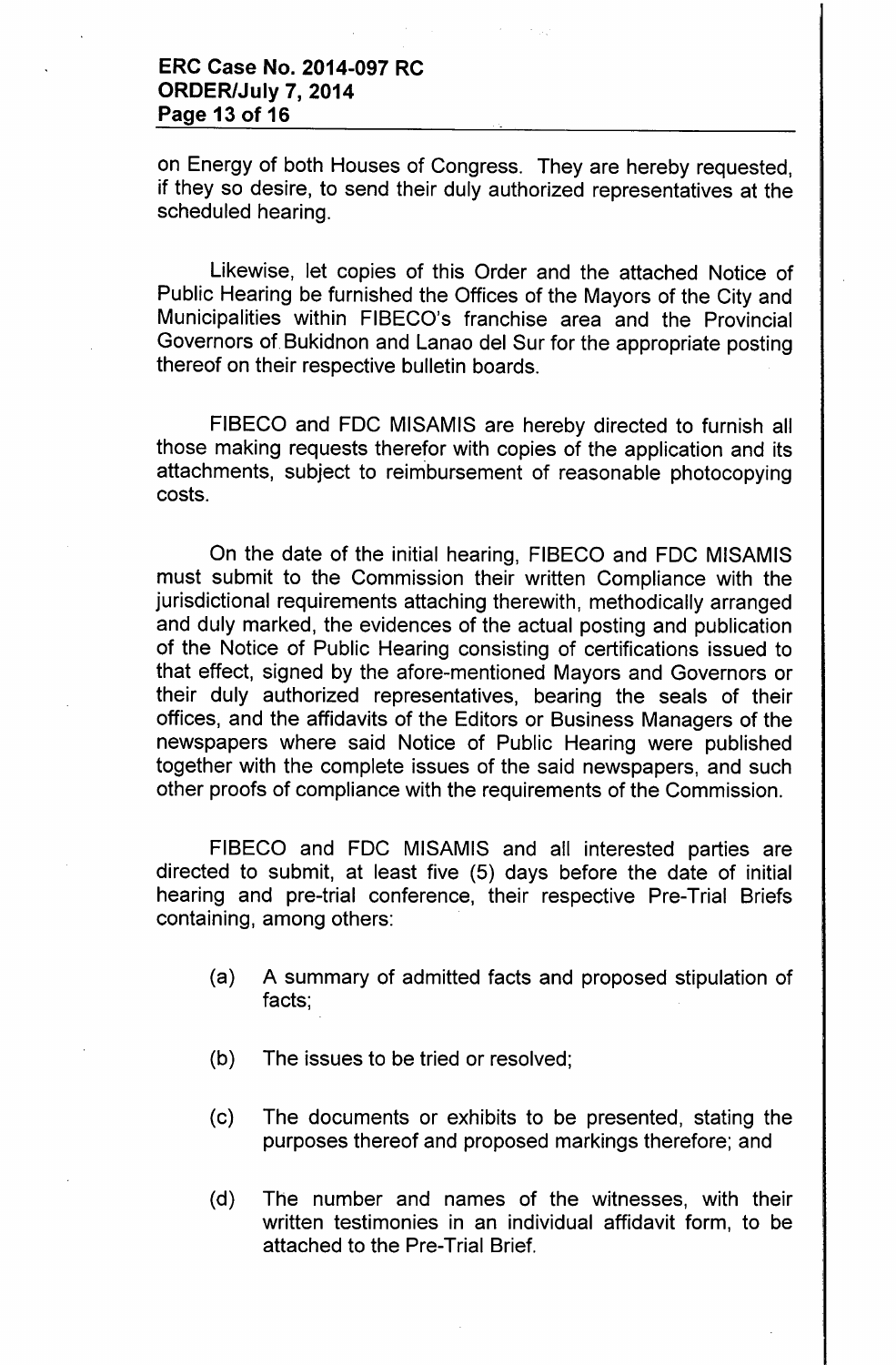ERC Case No. 2014-097 RC ORDER/July 7, 2014 Page 14 of 16

Failure of FIBECO and FOC MISAMIS to submit the required Pre-Trial Brief and Judicial Affidavits of their witnesses within the prescribed period shall be a ground for cancellation of the scheduled hearing, and the resetting of which shall be six (6) months from said date of cancellation.

As part of the pre-trial conference, FIBECO and FOC MISAMIS must also be prepared to make an expository presentation of their application, aided by whatever communication medium that they may deem appropriate for the purpose, in order to put in plain words and explain, for the benefit of the member-consumers and other concerned parties, what the application is all about and the reasons and justifications being cited in support thereof.

#### SO ORDERED.

Pasig City, July 7, 2014.

FOR AND BY AUTHORITY OF THE COMMISSION:

in J. Cleu ŹENAIDA G. CRUZ-DUCUT Chairperson  $r^{\omega}$ 

 $\emph{Im/Fi BECO}$  and FDC MISAMIS EPPA/2014-097 RC/initial order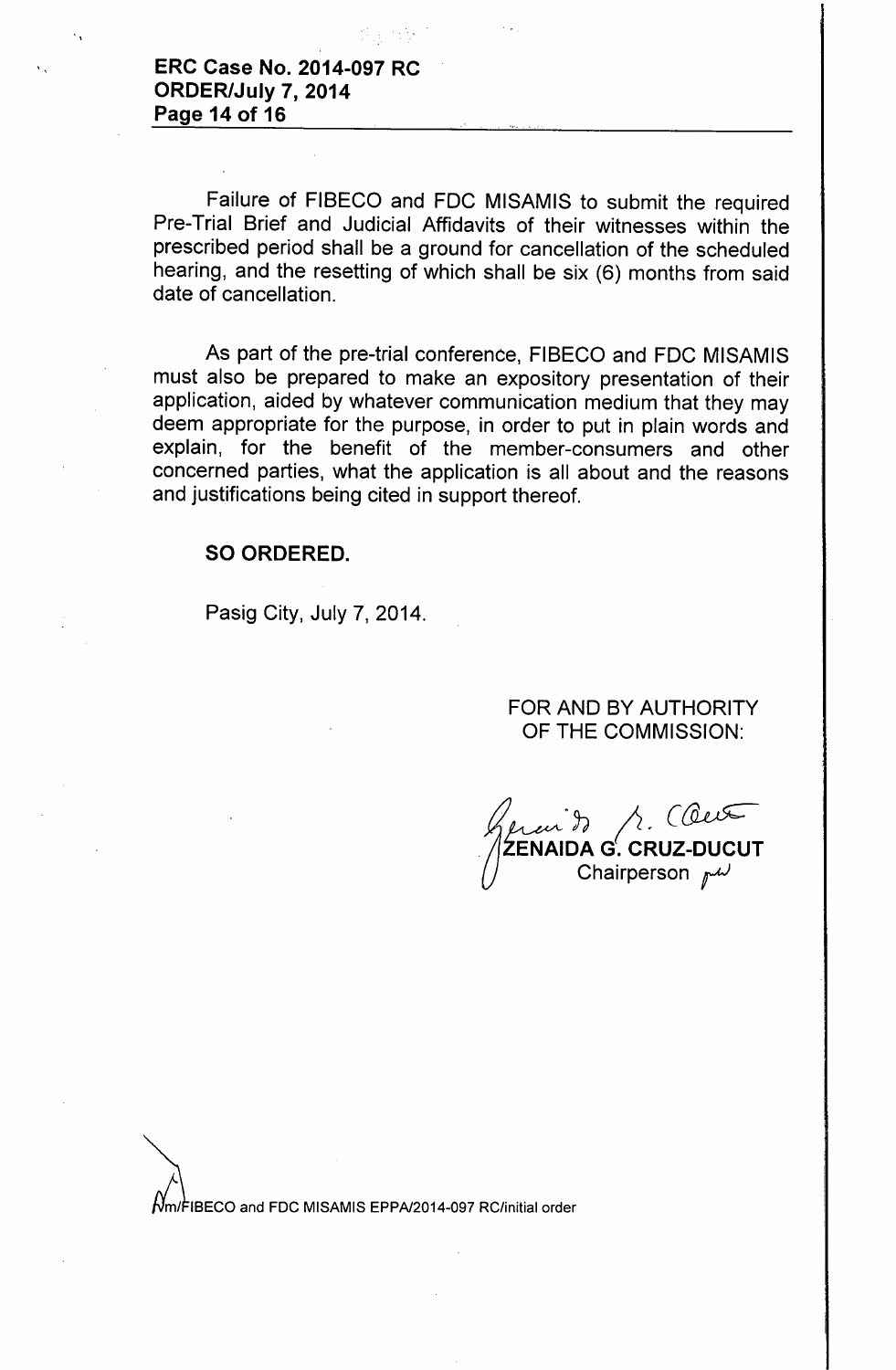Copy Furnished:

- 1. **Quaison Makalirital Barot Torres Ibarra and Sison** *Counsel for FIBEGO and FOG MISAMIS* 21<sup>st</sup> Floor, Robinsons-Equitable Tower, 4 ADB Avenue corner Poveda Street, Pasig City 1605
- 2. **First Bukidnon Electric Cooperative, Inc. (FIBECO)** Anahawon, Maramag, Bukidnon
- 3. **FDC Misamis Power Corporation (FDC MISAMIS)** 23<sup>rd</sup> Floor, PBCom Tower, 6795 Ayala Avenue corner V.A. Rufino St., Makati City
- 4. **Office of the Solicitor General (OSG)** 134 Amorsolo Street, Legaspi Village, City of Makati 1229
- 5. **Commission on Audit (COA)** Commonwealth Avenue, Quezon City 1121
- 6. **Senate Committee on Energy** GSIS Building, Roxas Boulevard, Pasay City 1300
- 7. **House of Representatives Committee on Energy** Batasan Hills, Quezon City 1126
- 8. **Office of the Municipal Mayor** Maramag, Bukidnon
- 9. **Office of the Municipal Mayor** Quezon, Bukidnon
- 10. **Office of the Municipal Mayor** Don Carlos, Bukidnon
- 11. **Office of the Municipal Mayor** Kitaotao, Bukidnon
- 12. **Office of the Municipal Mayor** Dangcagan, Bukidnon